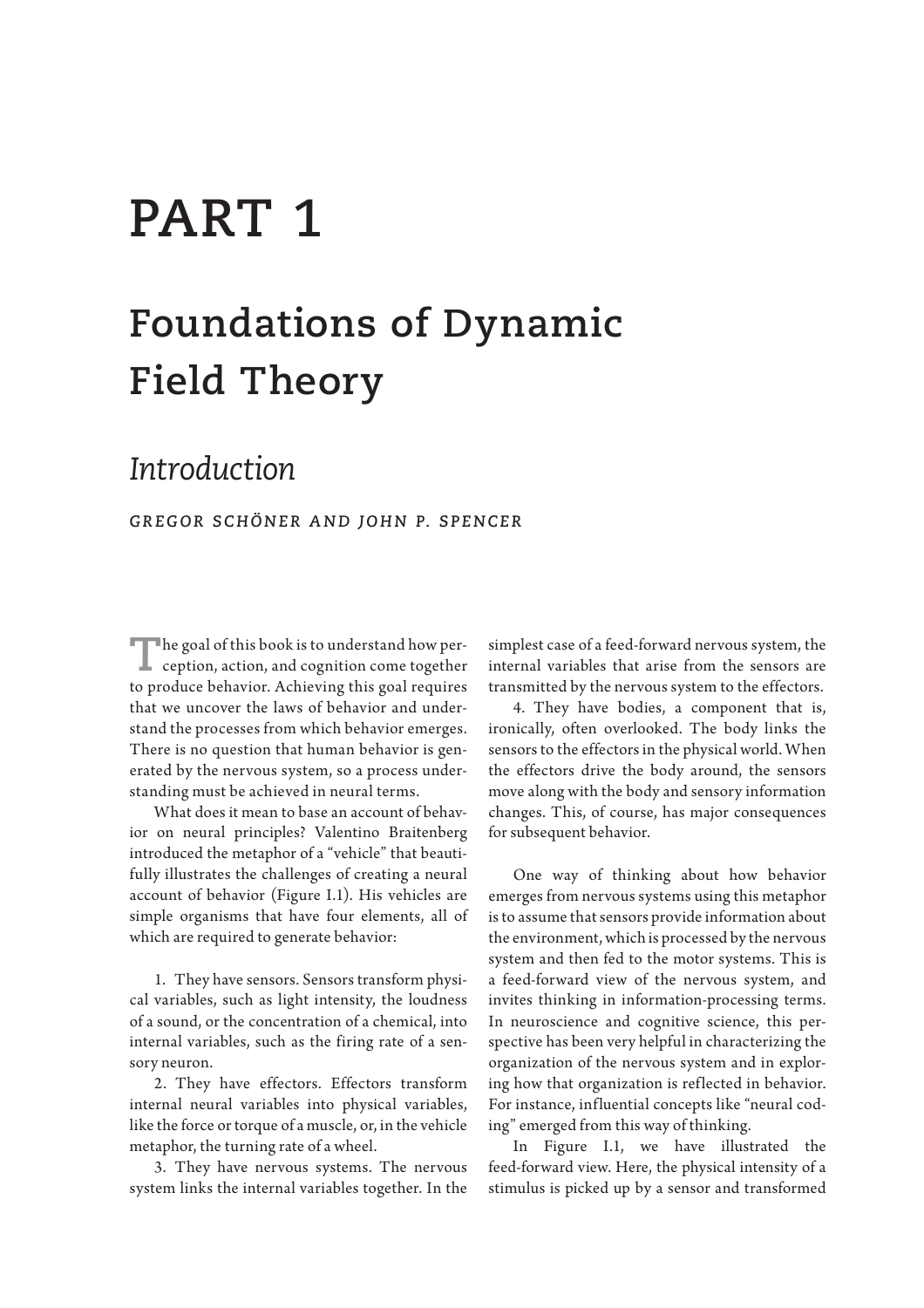

FIGURE I.1: A Braitenberg vehicle consists of sensory systems, motor systems, a nervous system, and a body. The sensory characteristic shown at the top right describes the activation output by a sensor system as a function of the physical intensity to which the sensor is sensitive. The motor characteristic shown at the bottom right describes the movement generated by a motor system as a function of the activation received as input.

into an activation value using a particular type of neural coding called "rate coding." The idea is that there is a one-to-one mapping from the physical intensity value in the world to the activation value in the nervous system, that is, to the firing rate induced by stimulation of the sensory cell. Similarly, motor systems can be characterized using a rate code picture where the activation value in the nervous system is mapped to the force generated by a motor.

Critically, Braitenberg took his metaphor one step farther by situating the vehicle in a structured environment. Figure I.2 shows one of his vehicles situated in an environment that has a stimulus off to the left such that stimulation hits the two sensors



FIGURE I.2: The taxis vehicle of Braitenberg in an environment with a single source of intensity. The sensor characteristic is a monotonic negative function, the motor characteristic a monotonic positive function. This leads to taxis behavior in which the vehicle turns toward the source (curved arrow).

differentially. In particular, the left sensor receives a higher intensity than the right sensor. If we assume that this critter is wired up such that strong stimulus intensity leads to low activation levels, this situation will generate an orienting behavior, what biologists have called "taxis"—the critter will turn toward the input. Why does this happen? In this vehicle, the nervous system is organized ipsilaterally, so the right motor receives input from activation associated with the right sensor. Because strong stimulation leads to a lower firing rate, the left motor will receive less activation than the right motor. Consequently, the left motor will turn more slowly than the right motor and the vehicle will turn toward the source. As it approaches the source, the intensities get stronger and the firing rates drop perhaps to zero—the critter approaches the stimulus and stops.

The lesson from this narrative is that meaningful behavior is not generated solely from a feed-forward view of the nervous system; rather, meaningful behavior emerges when an organism is situated in an appropriately structured environment. All four components of the vehicle are important. Indeed, we should really think of the structured environment as the fifth component of the vehicle—without it, no meaningful behavior will arise, as James J Gibson has forcefully argued.

When we put all five components together, the resultant "vehicle–environment system" forms something called a *dynamical system*. To see this, the graph on the top of Figure I.3 collapses the sensor and motor characteristics down into one direct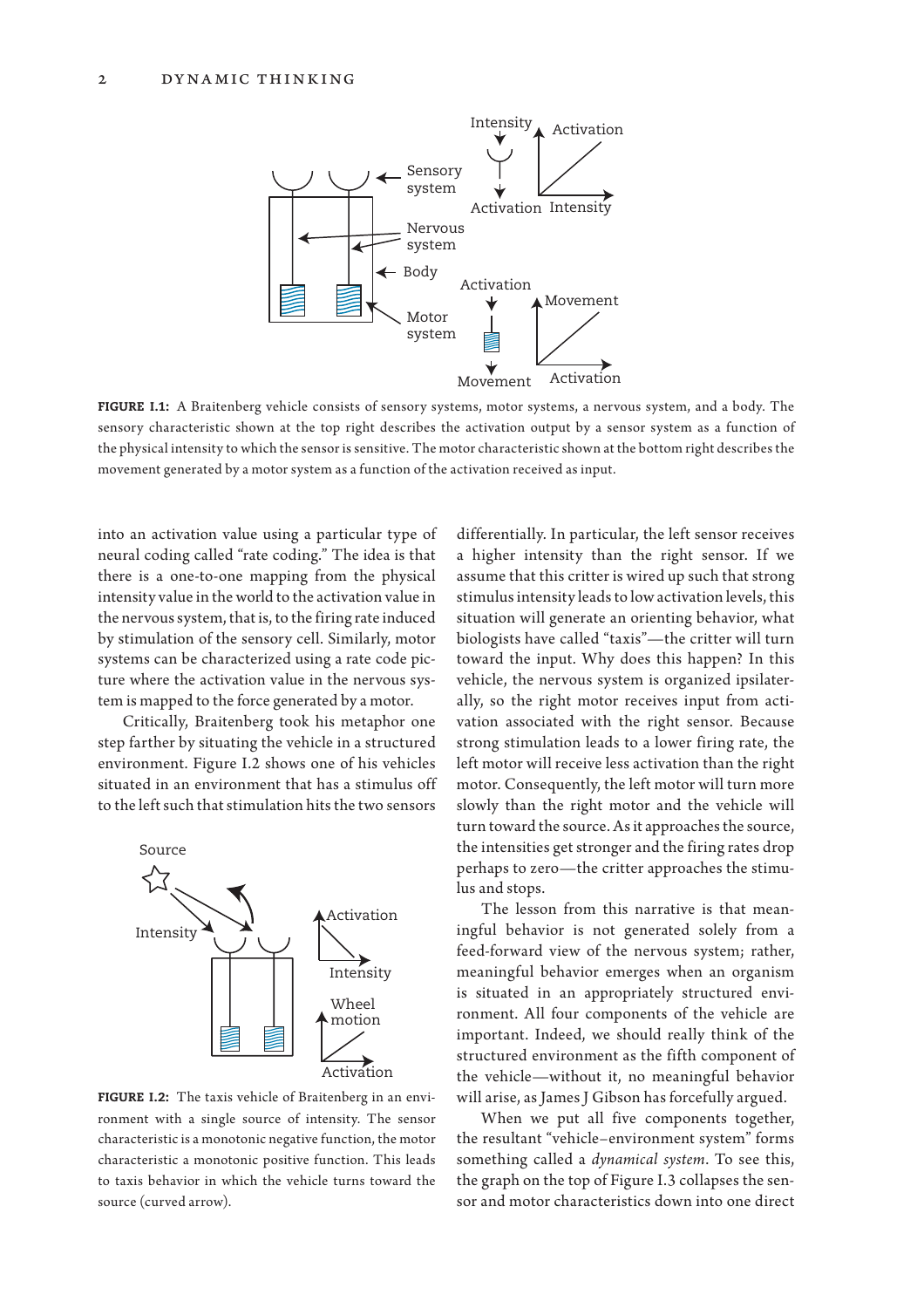

FIGURE I.3: Concatenating the two sensor and motor characteristics of the taxis vehicle of Figure I.2, and taking their difference, leads to the function shown on top. With a generic model of how intensity falls off as the heading direction deviates from the direction to the source (marked by the vertical line), this sensory-motor characteristics translates into the functional dependence of the vehicle's turning rate on its heading direction shown on bottom. This is a dynamical system of heading direction that has an attractor at the zero-crossing. Initial headings to the left or the right of this zero-crossing converge in time to the heading direction that points to the source (arrows).

mapping from physical intensity to a motor parameter. The difference in intensity sensed between the two sensors (the *x*-axis) determines the difference in movement generated by the two wheels (the *y*-axis). If there is a larger intensity on the left than on the right (i.e., a positive value along the *x*-axis), this will lead to a smaller motor command on the left than on the right. The vehicle will turn to the left. Conversely, if there is a larger intensity on the right than on the left (a negative value along the *x*-axis), this will cause the vehicle to turn to the right. These effects balance where the straight line crosses zero: Here, there is zero difference in intensity and no change in heading direction.

The differences in sensed intensity come from how the vehicle is oriented relative to the source: A positive difference left versus right corresponds to the vehicle heading to the right of the source, a negative difference corresponds to the vehicle heading to the left of the source. The difference in movement generated by the two wheels corresponds to different turning rates of the vehicle—positive for turning right, negative for turning left. Thus, the sensory-motor characteristic shown on top in Figure I.3 can be transformed into the functional dependence of the vehicle's turning rate on the vehicle's heading shown at the bottom of Figure I.3. Because the vehicle's turning rate is the rate of change of the vehicle's heading direction, this is a dynamical system that predicts the vehicle's future heading directions from its current heading direction. If you do not know yet what a dynamical system is and do not recognize this as a dynamical system, don't worry. We will provide a gentle introduction to these notions in the chapters that follow. In dynamical systems terms, the zero crossing of this dynamics has special meaning: This point is called an *attractor* because the vehicle's heading direction converges to this value over time from just about any initial heading. If the vehicle heads toward the right of that zero crossing, its turning rate is negative, so it will change heading toward the left. Analogously, if the vehicle heads toward the left of the zero crossing, its turning rate is positive, so it will change heading toward the right.

Why do we care about this dynamical system? Because it fully describes the laws of behavior for this simple vehicle—behavior emerges from this dynamical system as the vehicle moves around in a given environment. In a different environment, a different dynamical system arises. For instance, the environment of Figure I.4 with two sources leads to the dynamical system with two attractors shown on the left that enables the vehicle to make a selection decision, orienting to one source, ignoring the other. The dynamical system captures the closed loop in which the vehicle's sensation drives its action that, in turn, determines the vehicle's sensation. If we know the dynamical system, we can fully characterize—and predict—how the vehicle will behave. We build on this sense of understanding behavior throughout the book.

Concretely, our goal is to create a theoretical language that allows us to characterize the dynamical system that underlies human cognition and behavior. This dynamical system will specify the processes from which behavior emerges. And this dynamical system will be specified using neural dynamics that can be coupled to sensory and motor systems on a body that acts within a structured environment.